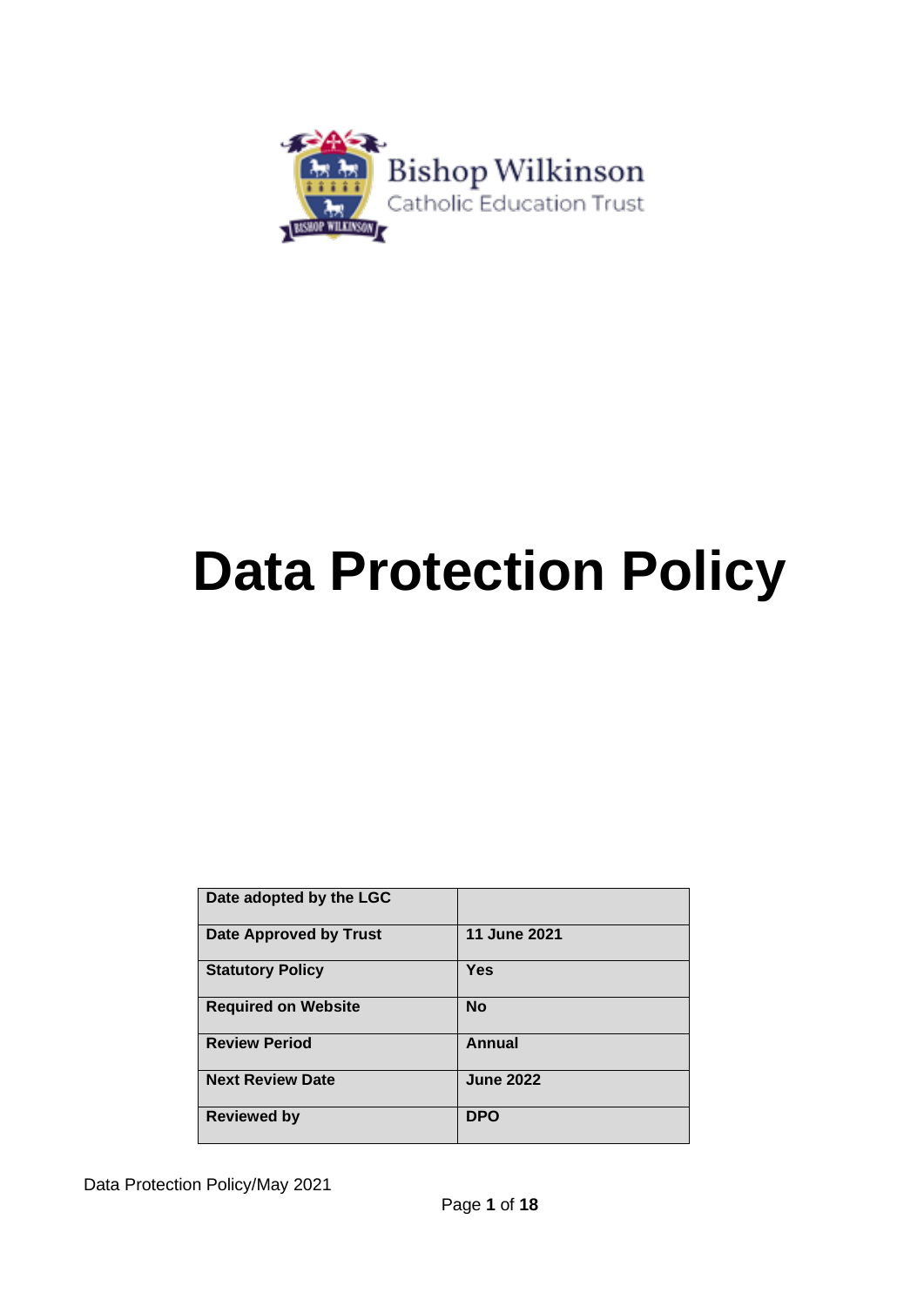# **Table of Contents**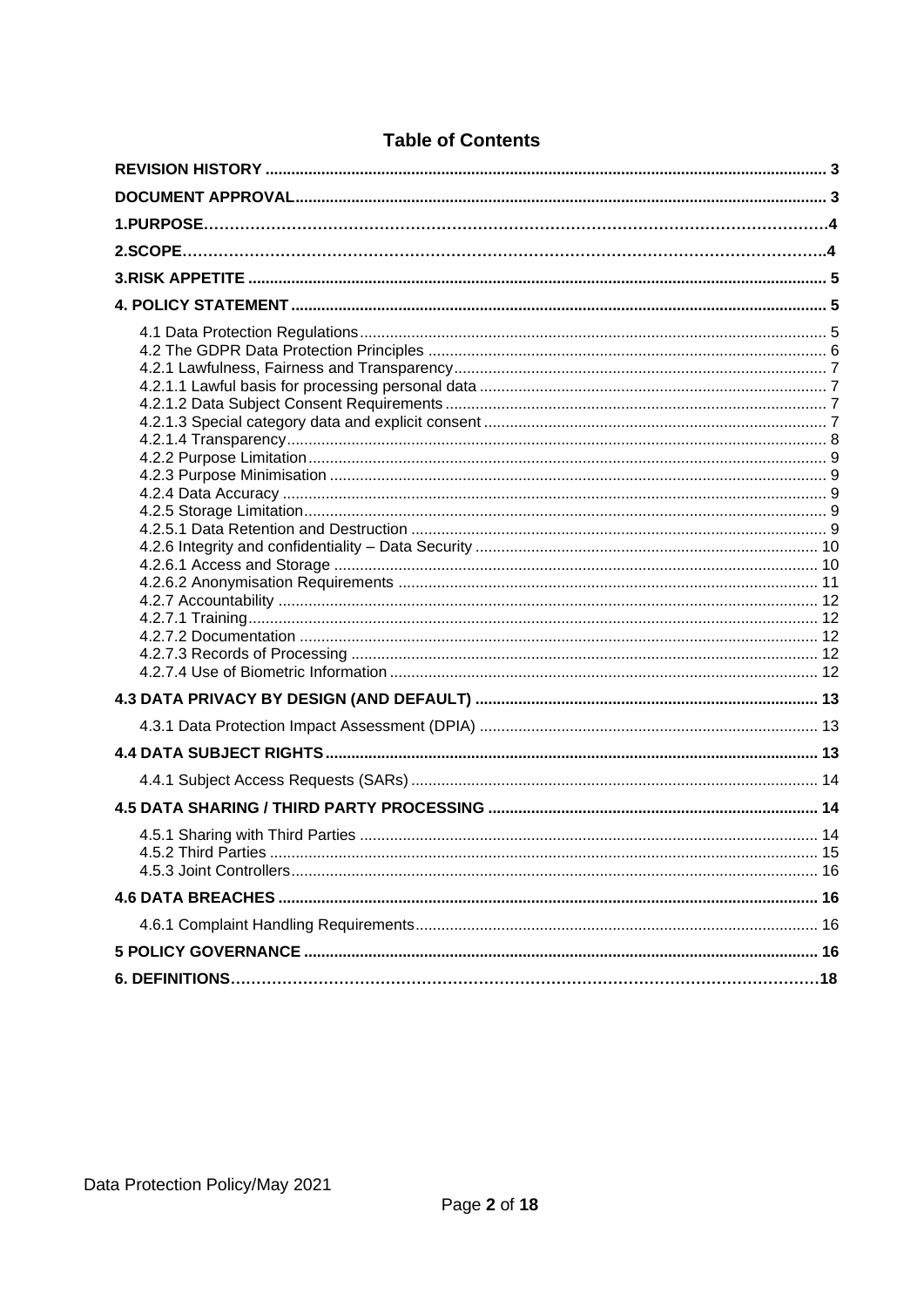## <span id="page-2-0"></span>**Revision History**

The below table provides the revision history for this document. Each revision has an associated date, issue number, and description of the changes and/or content. The document revisions appear in descending order, with the most-recent iteration appearing first in the table.

| <b>Date</b> | <b>Version</b> | <b>Description</b>            | <b>Author</b>                 |
|-------------|----------------|-------------------------------|-------------------------------|
| 18/05/2021  | 0.a            | <b>Initial Draft</b>          | Karen Latimer,<br>Data2Action |
| 11/06/2021  | 0.b            | <b>Final Approved Version</b> | Jacqui Ridley                 |
|             |                |                               |                               |
|             |                |                               |                               |
|             |                |                               |                               |

## <span id="page-2-1"></span>**Document Approval**

| <b>Document Name</b>                        | <b>Data Protection Policy</b> |      |
|---------------------------------------------|-------------------------------|------|
| <b>Publication Date</b>                     |                               |      |
| <b>Prepared by</b>                          | Karen Latimer, Data2Action    |      |
| <b>Approval</b><br>(Name &<br>Organization) | Name                          | Sign |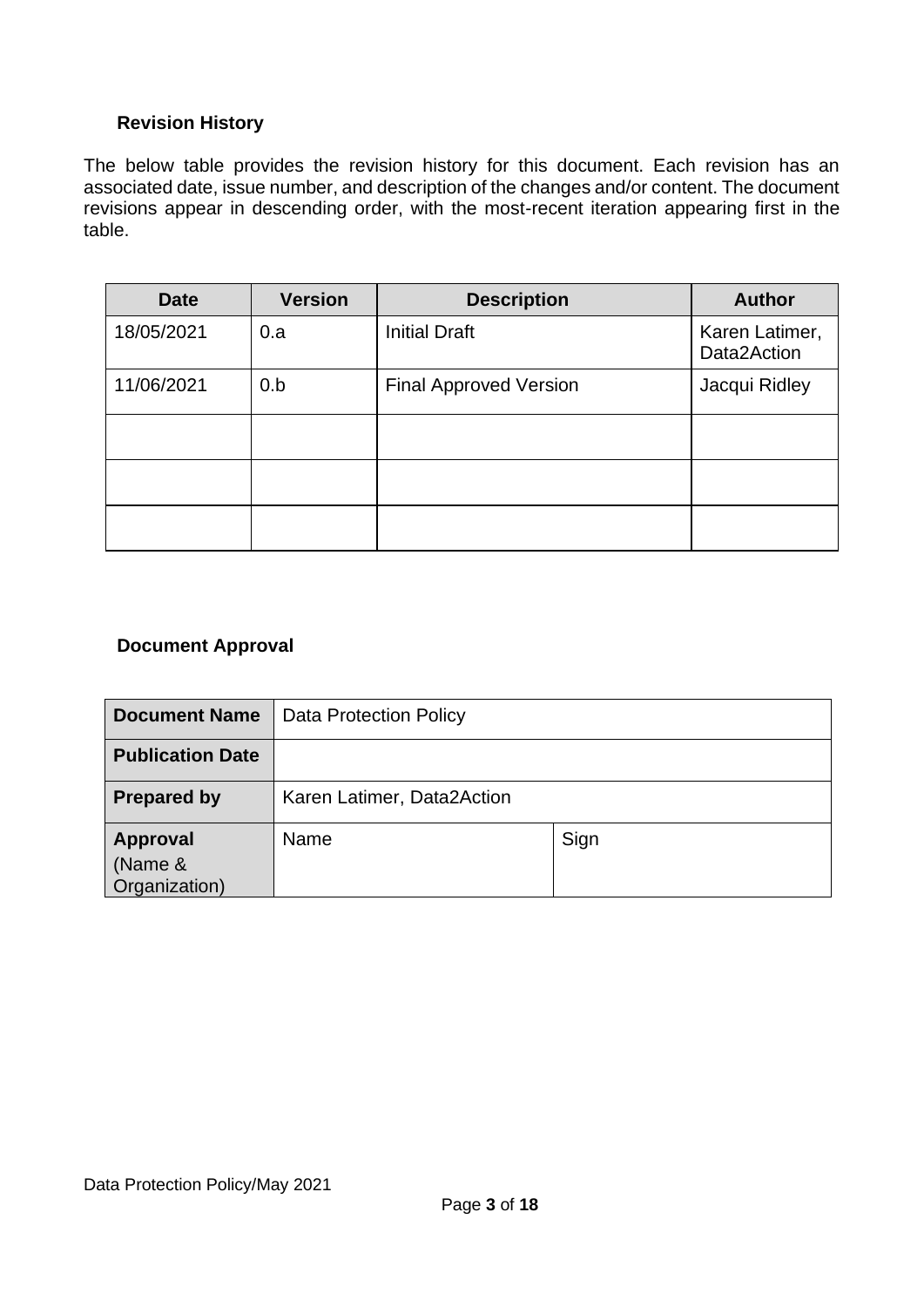## <span id="page-3-0"></span>**1. Purpose**

The purpose of this Policy is to apply the principles of the Data Protection Regulations and to ensure all employees (including temporary, casual or agency staff) and contractors, consultants and suppliers working for, or on behalf of, the Bishop Wilkinson Catholic Education Trust (the Trust) and who process personal data on behalf of the Trust, understand the requirement to comply with Data Protection Legislation. Personal data processed by the Trust includes that related to our students, parents/carers, employees, Governors, contractors and any other identifiable living individual.

The UK General Data Protection Regulation (GDPR) is implemented in the UK by the Data Protection Act 2018.

The Trust strives to ensure it delivers fair outcomes for students, parents/carers and employees and shall never knowingly or intentionally breach any applicable law or regulation relevant to the conduct of its activities. The Trust is committed to the highest standards of ethical conduct and integrity in its activities and is dedicated to acting in an open and honest manner. The Trust's employees and associated third parties should always comply with the spirit of this Policy, the overriding objective of which is to protect Personal Data held by the Trust.

This Policy does not contain an exhaustive set of requirements and should therefore be read in conjunction with the wider suite of data and information security policies which exist to provide a structure for employees to work within and remain compliant with all relevant legislation.

# <span id="page-3-1"></span>**2. Scope**

The Trust is required by law, and to perform its function, to collect and use certain types of personal information. This personal information must be dealt with lawfully and correctly whether it is collected, recorded and used on paper, information technology or other material. This includes information on current, past and prospective students and employees, suppliers, service users and others with whom it communicates with including:

- Personal data processed by the Trust.
- Personal data controlled by the Trust but processed by another third party, on the Trust's behalf (for example payroll provider).
- Personal data processed jointly by the Trust and its partners.

Personal data held by the Trust may be held in many forms including:

- Database records
- Computer files
- Emails
- Paper files
- CCTV and video recordings
- Sound recordings
- Photographs
- Website
- Mobile phones.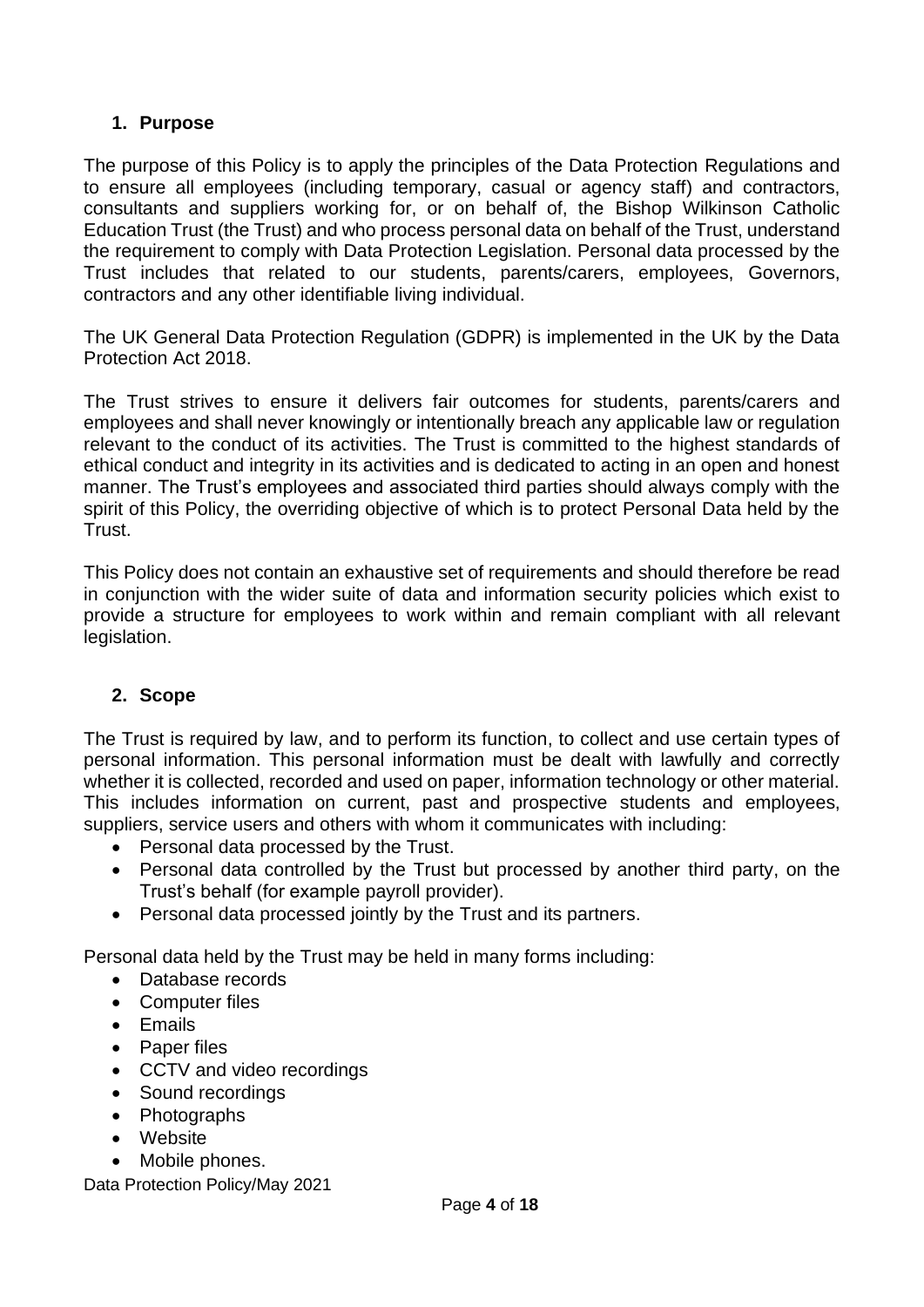Data subjects may include:

- Current, past and prospective employees and students
- Parents and other pupil or staff contacts
- Governors
- Suppliers
- Service users
- Others with whom the Trust communicates.

This policy also covers any employees or students who may be involved in research or other activity that requires them to process or have access to personal data, for instance as part of a research project or as part of professional practice activities.

<span id="page-4-0"></span>This policy provides outline measures and puts in place a structure for monitoring compliance.

#### **3.Risk Appetite**

<span id="page-4-1"></span>The Trust has no appetite for regulatory breaches. The Trust has a very low risk appetite to breaches of this policy and related procedures.

#### **4. Policy Statement**

#### <span id="page-4-2"></span>**4.1 Data Protection Regulations**

At the time this policy was written, it aims to satisfy data protection and associated regulations in the United Kingdom which include:

- The UK General Data Protection regulations (UK GDPR)
- The UK Data Protection Act 2018
- Privacy in Electronic Communications Regulations (PECR) 2003, updated in the eprivacy bill on 25th May 2018
- The Education Act 2011
- Freedom of Information Act 2000
- Protection of Freedoms Act 2012

The UK General Data Protection Regulation (GDPR) governs how information about individuals should be treated. It also gives rights to individuals whose data is held. The Regulation applies to all personal data collected at any time whether held on computer or paper record.

This policy will be updated in accordance with any changes made to the afore mentioned Regulations.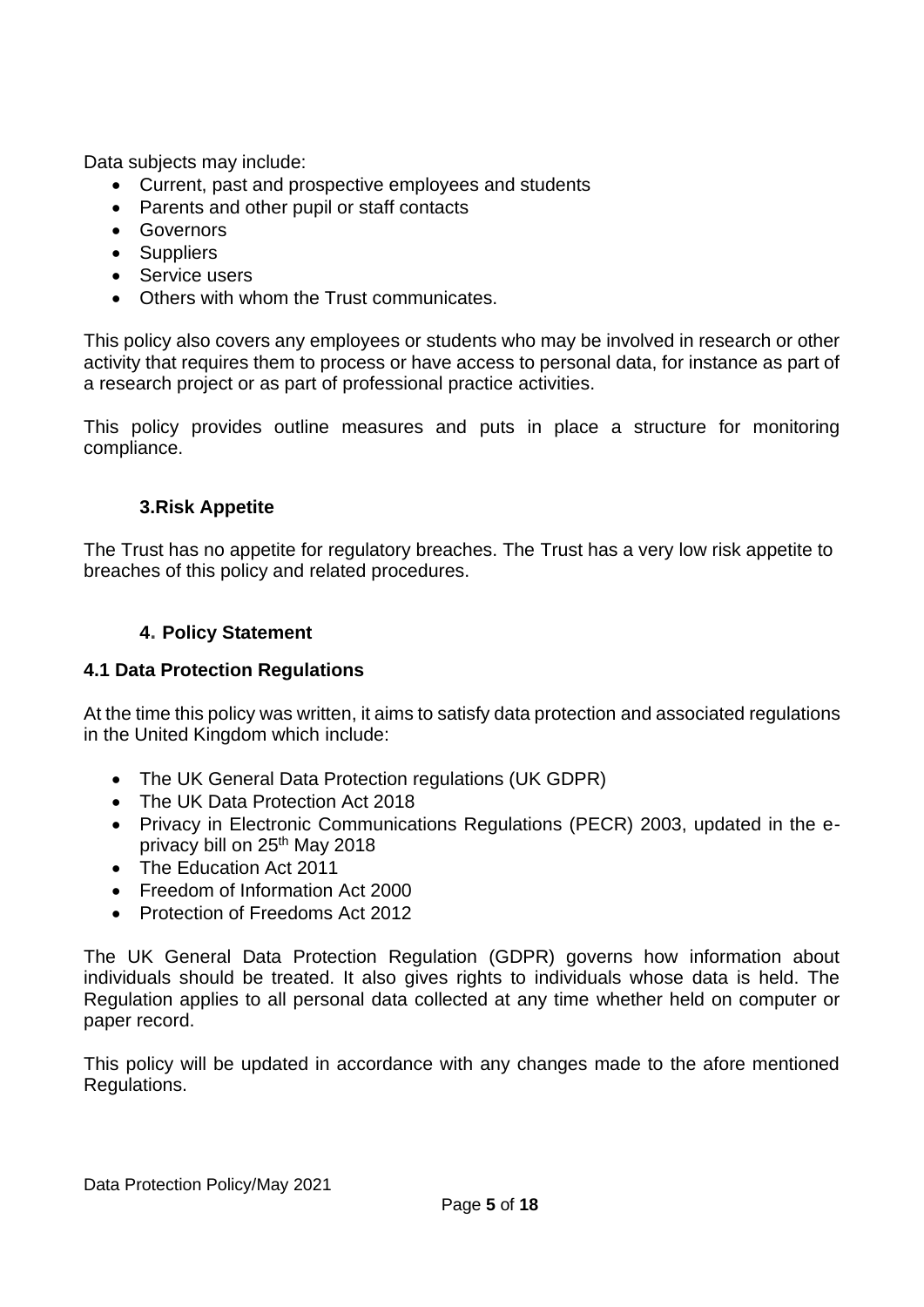Data Processing in the UK is regulated by the Information Commissioners Office (ICO). The Trust is registered with the ICO as a Data Controller, registration ZA307087. All schools within the Trust are also registered under this same registration reference.

The Trust have appointed the following Data Protection Officer (DPO) who is the central point of contact for all **data protection related** matters on behalf of the Trust.

**DPO:** Sarah Burns

**Company:** Data2Action

**Email:** [gdpr@bwcet.com](mailto:gdpr@bwcet.com) or [BWCET\\_DPO@data2action.co.uk](mailto:BWCET_DPO@data2action.co.uk)

**Telephone:** 0203 9894598

**Company Registered Address** – Unit e2, Innovator House, Silverbriar, Sunderland, SR5 2TP.

#### <span id="page-5-0"></span>**4.2 The GDPR Data Protection Principles**

There are seven key GDPR Data Protection principles relating to the processing of personal data which the Trust must comply with:

- **1. Lawfulness, Fairness and Transparency –** Data should be processed lawfully, fairly and in a transparent manner in relation to the data subject.
- **2. Purpose Limitation –** Data should be collected for specified, explicit and legitimate purpose and not further processed in a manner that is incompatible with those purposes.
- **3. Data Minimisation -** Data should be adequate, relevant and limited to what is necessary in relation to the purposes for which they are processed.
- **4. Accuracy –** Data should be accurate and where necessary, kept up to date; every reasonable step must be taken to ensure that inaccurate personal data, having regard to the purpose for which they are processed, are erased or rectified without delay.
- **5. Storage Limitation –** Data should be kept in a form which permits identification of data subjects for no longer than is necessary for the purposes for which the personal data is processed.
- **6. Integrity and confidentiality –** data should be processed in a manner that ensures appropriate security of the personal data, including protection against unauthorised or unlawful processing and against accidental loss, destruction or damage using appropriate technical or organisational measures.
- **7. Accountability –** the data controller must be responsible for and be able to demonstrate how it applies principles 1 to 6.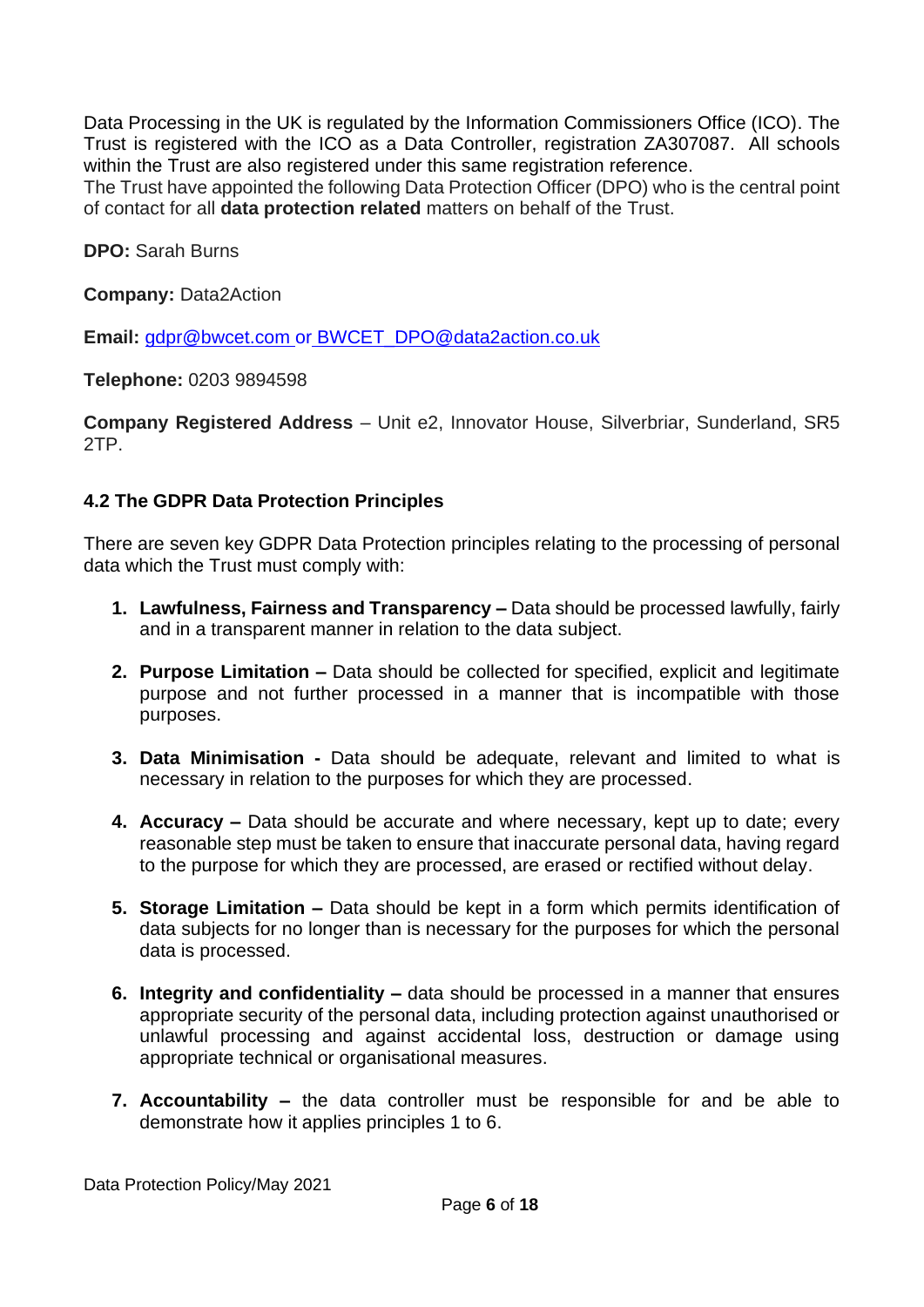# <span id="page-6-1"></span><span id="page-6-0"></span>**4.2.1 Lawfulness, Fairness and Transparency**

# **4.2.1.1 Lawful basis for processing personal data**

Processing of personal data is **only permitted** if one of the following applies;

- It is done with the expressed **consent** of the data subject.
- It is necessary for the provision of service or the performance of a **contract.**
- It is necessary for compliance with a **legal action.**
- It is necessary to protect the **vital interests** of the data subject or another natural person.
- It is necessary for the performance of a task carried out in the **public interest.**
- It is necessary for the purpose of the **legitimate interests**. When using the lawful basis of Legitimate Interest, a 'Legitimate Interest Assessment' (LIA) should be completed to ensure that the interest is demonstrable.

# **4.2.1.2 Data Subject Consent Requirements**

<span id="page-6-2"></span>Where processing is based on consent, the Trust must be able to demonstrate the data subject has consented to processing of personal data. Any consent must be freely given, which means that the Trust cannot make the provision of any services or other matter conditional on a **data subject** giving their consent.

In the UK, any person aged from 13 years old is deemed sufficiently literate to understand and enforce their data rights and therefore give their consent. At this age it is not the parent's consent but the child's that is generally required. It may be however that the child is not able to fully understand the context or extent of the consent and as such, it may be appropriate to also seek consent from the parent. For further support on this please refer to the Trust DPO.

If the data subject's consent is given in the context of a written declaration, which also concerns other matters, the request for consent must be presented in a manner that is clearly distinguishable from other matters, in an intelligible and easily accessible form, using clear and plain language.

The data subject must have the right to withdraw their consent at any time. The withdrawal of consent shall not affect the lawfulness of processing based on consent before its withdrawal. Prior to giving consent, the data subject shall be informed thereof. A record must always be kept of any consent, including how and when it was obtained.

# **4.2.1.3 Special category data and explicit consent**

<span id="page-6-3"></span>Data Protection Policy/May 2021 Processing of data revealing *racial* or *ethnic origin*, *political opinions, religious or philosophical beliefs, or trade union membership***,** and the processing of *genetic data*, **biometric data** for the purpose of uniquely identifying a natural person, data concerning *health* or data concerning a natural persons *sex life or sexual orientation* is generally prohibited, but where this processing is vital, it must only be carried out with either the **explicit consent** of the data subject or in fulfilment of other conditions and set out in Article 9 of the regulation. A record of the explicit consent must be retained. Special care must be taken as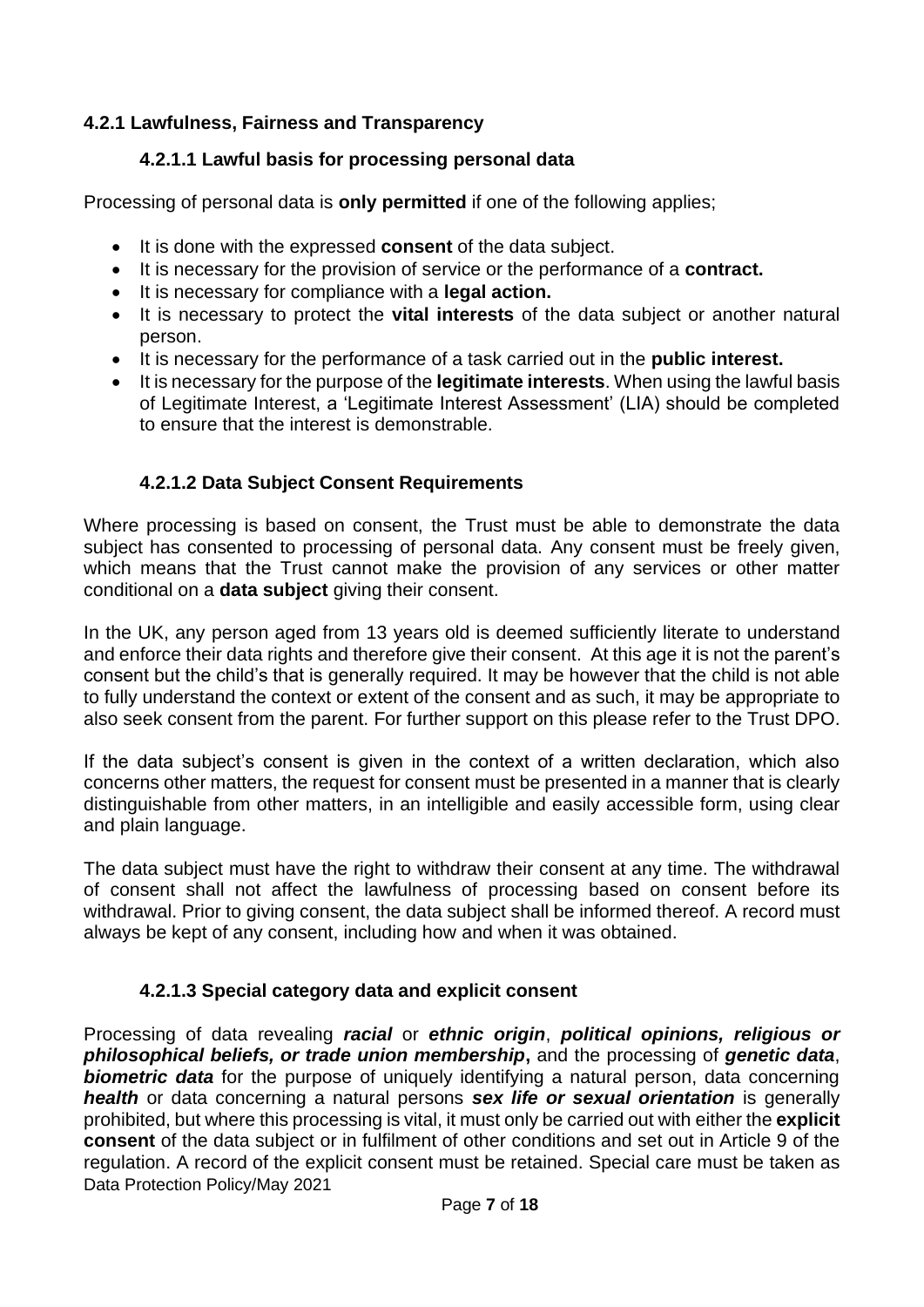vulnerable or children with SEND may not be able to provide their explicit consent. Please refer to the BWCET DPO where this may be the case.

# **4.2.1.4 Transparency**

<span id="page-7-0"></span>The Trust outlines its obligation to inform data subjects via the Privacy Notice which is located on the Trust and related school's website for external reference. Data subjects in the context of the Trust and associated schools will include pupils, parents/guardians/carers, Governors and employees.

The Privacy Notice may also be provided where there is a specific activity which requires the collection and processing of personal data. Therefore, at the point where personal data relating to a data subject is collected, the Trust must, at the time of collecting the personal data, provide the data subject with the following information

- The identity and contact details of who is collecting the data e.g., Bishop Wilkinson Catholic Education Trust or the specific school.
- The contact details of the Data Protection Officer (DPO)
- The purposes of the processing as well as the legal basis for processing.
- The third-party recipients or categories of recipients.
- The period for which the personal data will be stored.
- The existence of the right for the data subject to:
	- o Be informed
	- o Request access to their data
	- o Rectification
	- o Erasure
	- o Restrict processing
	- o Object to processing
	- o Data portability
	- o the existence of any automated decision-making, including profiling, as well as the significance and the envisaged consequences
- The data subjects right to lodge a complaint with a supervisory authority (ICO)
- The lawful basis or processing
	- o Where processing of data is based on consent, the existence of the data subjects right to withdraw consent at any time, without affecting the lawfulness of processing based on consent before its withdrawal. This is particularly relevant where a child's data is obtained where parental consent may have been obtained, the child has the right to withdraw this consent
	- o Where the processing is based on legitimate interests, what the interest is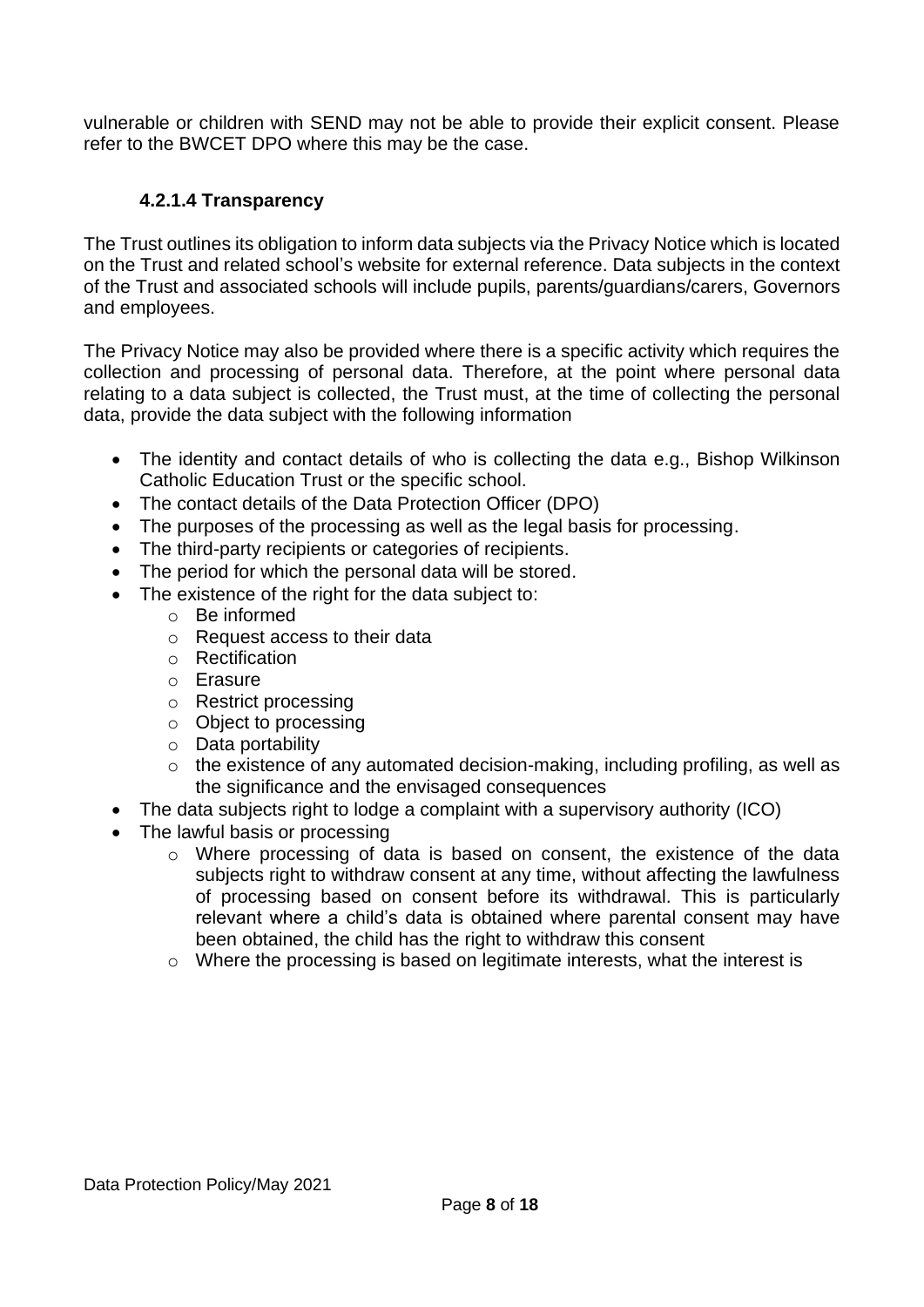## <span id="page-8-0"></span>**4.2.2 Purpose Limitation**

The Trust and its employees must only collect and process personal data for the purpose specified at the point of collection. When the data is used for a purpose other than for which it was collected, the Trust must provide the data subject with confirmation of this, prior to any further processing.

#### <span id="page-8-1"></span>**4.2.3 Purpose Minimisation**

The Trust will collect, process and create records containing personal data only to the extent that it is needed to fulfil operational needs or to comply with any legal requirements. Such processing or creation of records will:

- Enable employees to do their work consistently in full knowledge of the processes, decisions and actions that inform and drive the delivery of the teaching provision and associated services.
- Ensure the availability of credible and authoritative evidence to protect the rights of the Trust, its employees and students, parents and carers.
- Demonstrate accountability by providing the evidence and information required for any internal or external audit
- Ensure that all records are up to date and accurate
- Make sure that only relevant data is captured, and the personal data obtained is not excessive

#### <span id="page-8-2"></span>**4.2.4 Data Accuracy**

Personal data processed by the Trust must be accurate and always kept up to date. All reasonable steps must be taken to ensure that personal data that is inaccurate is erased or rectified without delay. Data subjects have the right to have any inaccurate data corrected at any time.

#### <span id="page-8-4"></span><span id="page-8-3"></span>**4.2.5 Storage Limitation**

#### **4.2.5.1 Data Retention and Destruction**

The Trust's Data Retention Policy and Schedule must be always adhered to, retaining data for longer than is necessary would constitute a breach of the regulation. Data owners within each school and the Trust must determine and document processes for ensuring the data retention schedule is adhered to and that data is disposed of accordingly once it reaches the end of its retention period. Processes should include how these practices are monitored.

Confidential and personal data must be securely and permanently deleted or disposed of once the retention requirements have been reached and must be disposed of in a way that protects the rights and privacy of data subjects.

All confidential and personal data is to be shredded and disposed of as 'confidential waste'. Hard drives and portable media must be disposed of securely using approved third parties as necessary.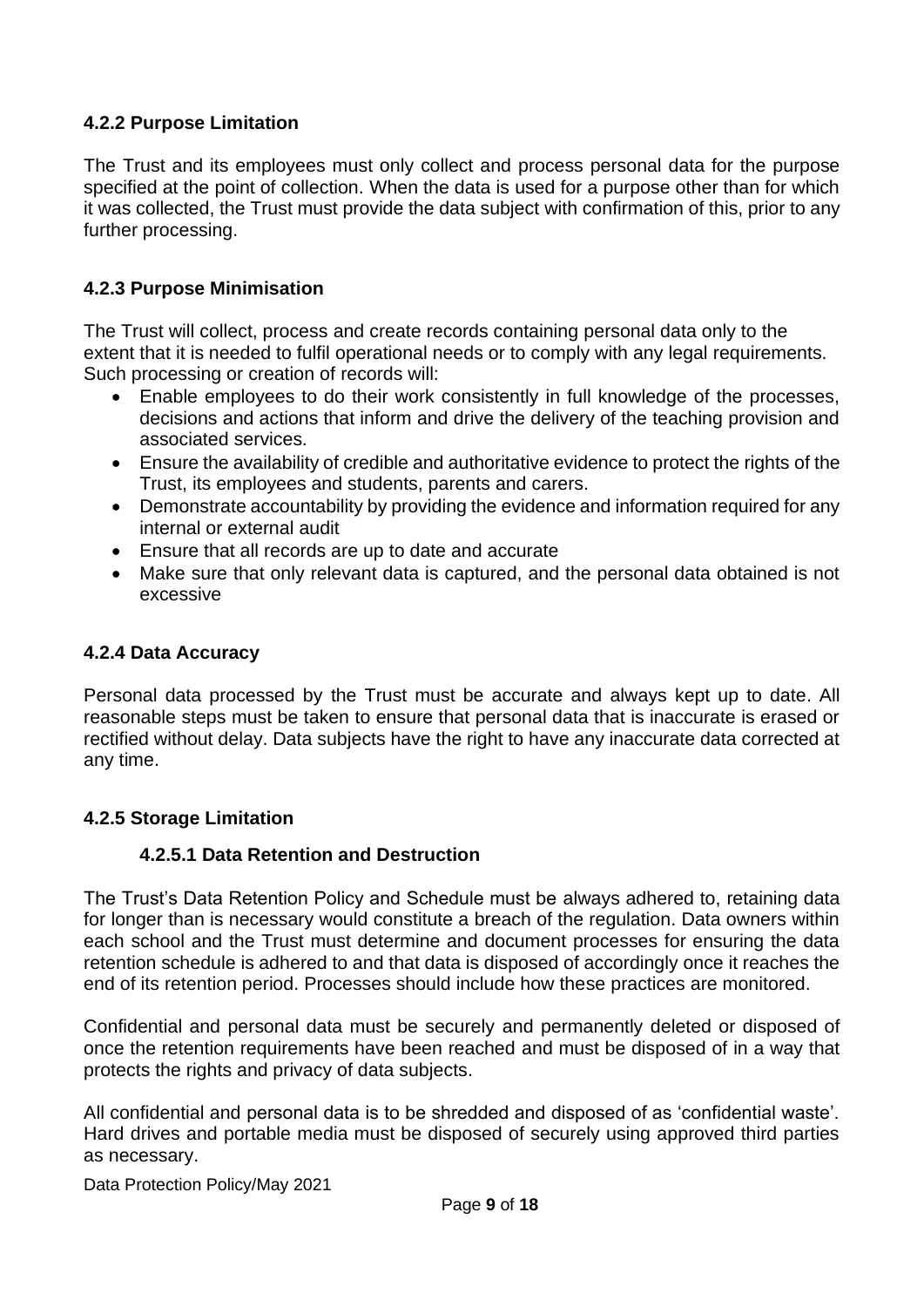# <span id="page-9-1"></span><span id="page-9-0"></span>**4.2.6 Integrity and confidentiality – Data Security**

#### **4.2.6.1 Access and Storage**

The Trust shall implement appropriate security, technical and organisational measures against unlawful or unauthorised processing of personal data, and against the accidental loss of, or damage to, personal data. Example measures to ensure the level of security appropriate to risks of processing personal data include

- The ability to ensure the ongoing confidentiality, integrity, availability and resilience of processing systems and services
- The ability to restore the availability and access to personal data in a timely manner in the event of a physical or technical incident
- Maintain a process for regularly testing, assessing and evaluating the effectiveness of technical and organisational measures for ensuring the security of Data Processing
- The pseudonymisation and encrypting of data when and where appropriate

Recommended security procedures include:

- **Entry controls.** Awareness within the school to report any stranger seen in entrycontrolled areas to a member of the senior management team.
- **Secure lockable desks and cupboards.** Desks and cupboards should be kept locked if they hold confidential information of any kind. (Personal information is always considered confidential.). It is the individual responsibility of every employee to clear their desk or work area of any confidential information (which includes any information relating to an identifiable individual).
- **Methods of disposal.** Paper documents must be shredded. Digital storage devices must be physically destroyed when they are no longer required. IT assets must be disposed of in accordance with the applicable policies.
- **Equipment.** Data users must ensure that individual monitors do not show confidential information to passers-by and that they log off from their PC when it is left unattended.
- **Working away from the school premises – paper documents.** Employees are discouraged from removing paper documents containing confidential information from the school site. However, where this is necessary, measures need to be put in place to ensure security of the documents. They must not be left in an unattended vehicle, not worked on in public and if taken home they must be secured in a locked cupboard until returned to school.

#### • **Working away from the school premises – electronic working.**

Employees can access the school network securely from a remote device and when doing so the same security precautions much be taken. USB sticks are prohibited unless encrypted and documents must not be downloaded and stored in personal folders if they contain any personal data attributable to an individual student or employee.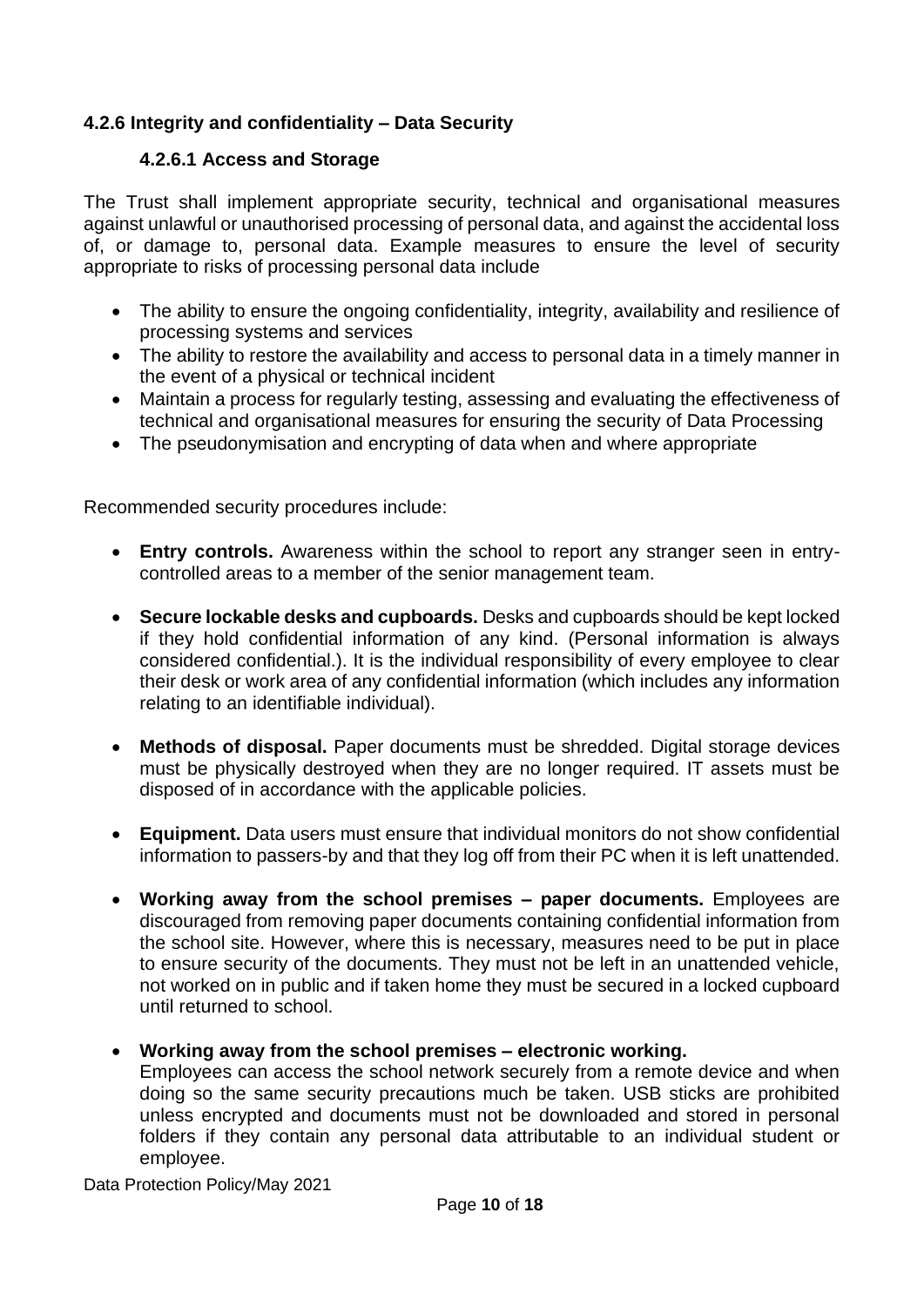- **Document printing.** Documents containing personal data must be collected immediately from printers and not left on photocopiers.
- **Telephone, radio (where applicable) or discussions** in person relating to any confidential matter in respect of an identifiable individual must take place in private and not be overheard.

An employee must only access personal data they need to use as part of their job and where they have been authorised to do so. Inappropriate or unauthorised access may result in disciplinary action, including dismissal and criminal prosecution.

All employees are responsible for ensuring that Confidential and Personal Data held by the Trust is stored securely against unauthorised or unlawful loss or disclosure.

Manual files and other records or documents containing personal/sensitive data will be kept in a secure environment and accessed on a need-to-know basis only.

Personal data held on computers and computer systems will be installed with user-profile type password controls, encryption and where necessary, audit and access trails to establish that each user is fully authorised. Personal data should not be held on unencrypted electronic devices.

Security arrangements will be reviewed regularly, any reported breaches or potential weaknesses will be investigated and, where necessary, further or alternative measures will be introduced to secure the data.

Confidential or personal data must not, under any conditions, be disclosed to any third party, unless that third party has been specifically authorised by the Trust to receive that information and has entered into a **Data Processing Agreement (DPA)** with the Trust or has been specifically authorised by the data subject themselves.

Confidential or personal data displayed on computer screens and terminals must not be made visible except to authorised employees and the data subject themselves.

Confidential or personal data must not be removed from the Trust premises unless necessary and with approval of a Head of School/Trust Director. Personal data will not be transferred outside the UK without appropriate contracts and approval.

#### **4.2.6.2 Anonymisation Requirements**

<span id="page-10-0"></span>Anonymisation is the process of turning data into a form which does not identify individuals and where identification is likely to take place.

Personal data must be anonymised if it is to be used for a purpose other than which it was collected when consent was obtained (e.g. data analysis, system testing or training).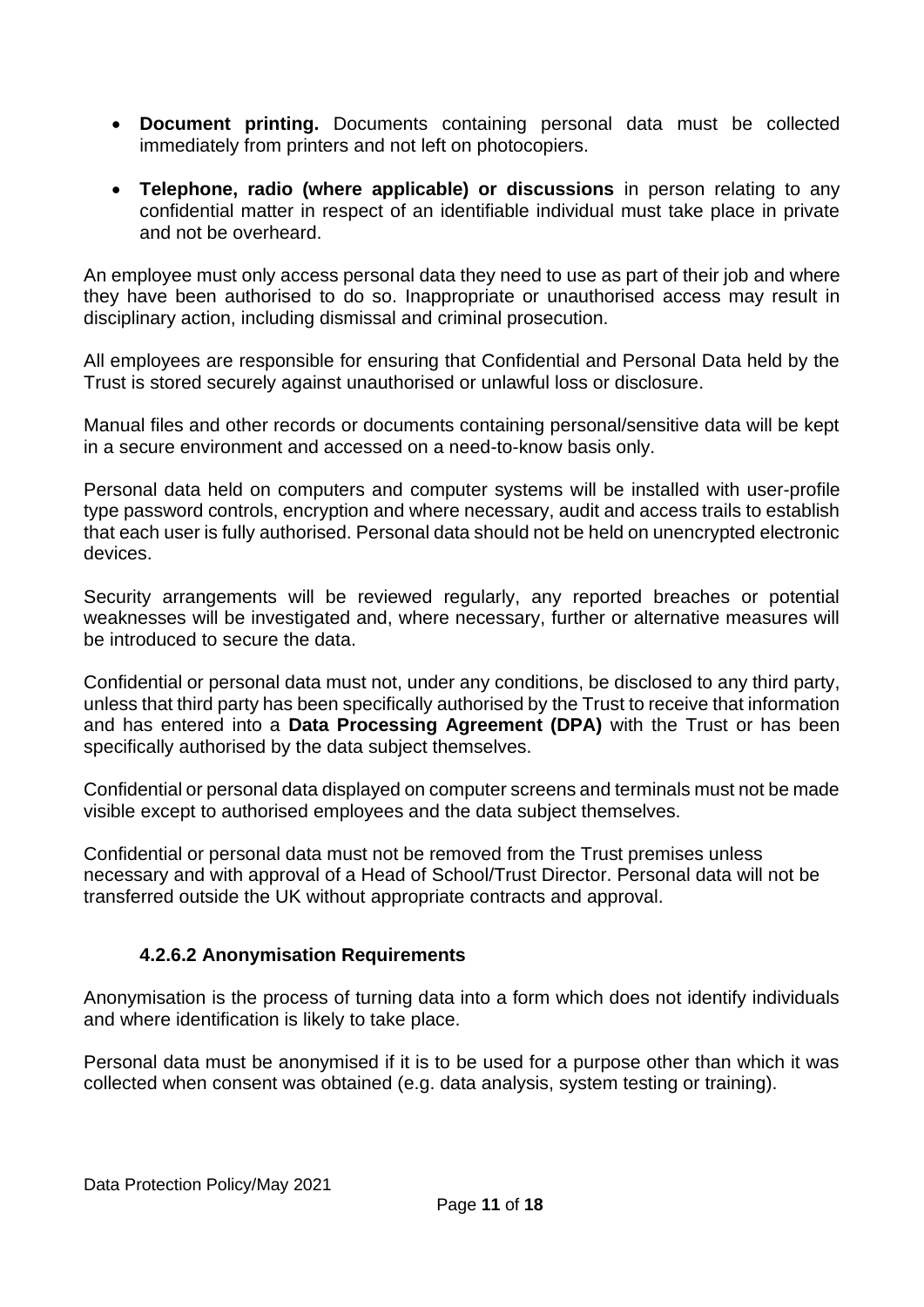## <span id="page-11-0"></span>**4.2.7 Accountability**

The Trust takes its accountability very seriously and as such ensures appropriate organizational and technical measures are implemented and reviewed continually.

## **4.2.7.1 Training**

<span id="page-11-1"></span>All relevant employees and Governors will undergo training which outlines their responsibilities under this Policy. Trust employees will undergo this training on induction into the Trust and subsequent additional refresher training on a regular basis (max annually).

#### **4.2.7.2 Documentation**

<span id="page-11-2"></span>The Trust maintains evidential documentation in demonstration of its compliance with the Regulation. This includes Records of Processing, Policies, Procedures and logs. All documents are subject to a review period and are trained to employees who have access to them, as appropriate, through the Trust's/ schools internal intranet/ shared access folders.

#### **4.2.7.3 Records of Processing**

<span id="page-11-3"></span>The Trust and associated schools will maintain a Record of Processing detailing activity under its responsibility containing the following information;

- The name of the contact details of the Trust (and where applicable the Joint Controller, the controller's representative and the Data Protection Officer)
- A description of categories of the data subjects and categories of personal data
- Classification and handling of Data
- The lawful basis for processing
- Any  $3^{rd}$  party processing and  $3^{rd}$  country transfers

These records are to be made available to the Information Commissioners Office (ICO) on request.

#### **4.2.7.4 Use of Biometric Information**

<span id="page-11-4"></span>The Protection of Freedoms Act 2012, includes measures that will affect schools and colleges that use biometric recognition systems, such as fingerprint identification and facial scanning:

- For all pupils in schools and colleges under 18, they must obtain the written consent of a parent before they take and process their child's biometric data.
- They must treat the data with appropriate care and must comply with data protection principles as set out in the Data Protection Act 2018 and UK GDPR.
- They must provide alternative means for accessing services where a parent or pupil has refused consent.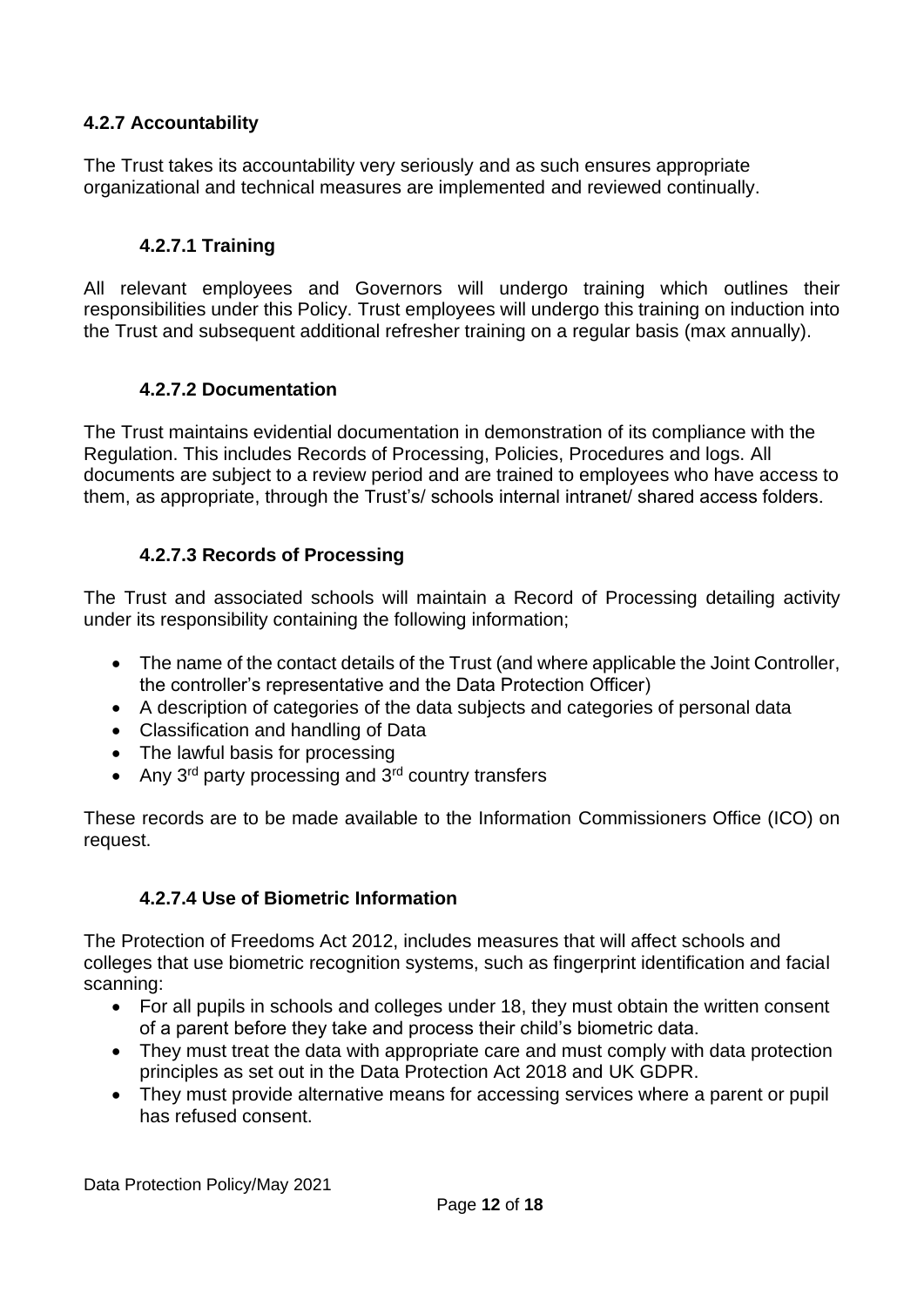## <span id="page-12-0"></span>**4.3 Data Privacy by Design (and default)**

The GDPR requires the Trust to integrate data protection concerns into every aspect of our processing activities. This approach is 'data protection by design and by default'. It is a key element of the GDPR's risk-based approach and its focus on accountability, i.e., our ability to demonstrate how we are complying with its requirements.

## **4.3.1 Data Protection Impact Assessment (DPIA)**

<span id="page-12-1"></span>This is a process to help identify and reduce the data privacy risks of a project or a change and should be completed at the outset and throughout the development or implementation of a project / change;

- It enables the Trust to analyse how a project or a change may affect the privacy of individuals involved systematically
- A DPIA should be applied to new projects to allow greater scope for the project needs to be implemented and should also be used when planning changes to an existing system or BAU process.
- The DPIA should ensure privacy risks are minimised whilst allowing the project / change to meet its objectives
- Risks can be identified early in the project / change by analysing how data will be used (risks to data subjects such as potential for damage or distress)
- The DPIA should also assess the risks to the Trust such as the financial and reputational impact of a breach arising from the project (higher risk projects that are likely to be more intrusive are likely to have a higher impact on privacy

The DPIA process should not need to be overly complex or time consuming, but there is an expectation of a certain level of rigour in proportion to the privacy risks arising from the process or project under review. The Trust have a documented process and DPIA template which should be used. The DPO should always be consulted as to whether a data protection impact assessment is required, and if so how to undertake that assessment as well as being part of the final sign off process.

# <span id="page-12-2"></span>**4.4 Data Subject Rights**

The Trust must maintain appropriate procedures to facilitate data subjects exercising their rights and will not refuse to act on such a request unless the Trust cannot confirm the identity of the data subject.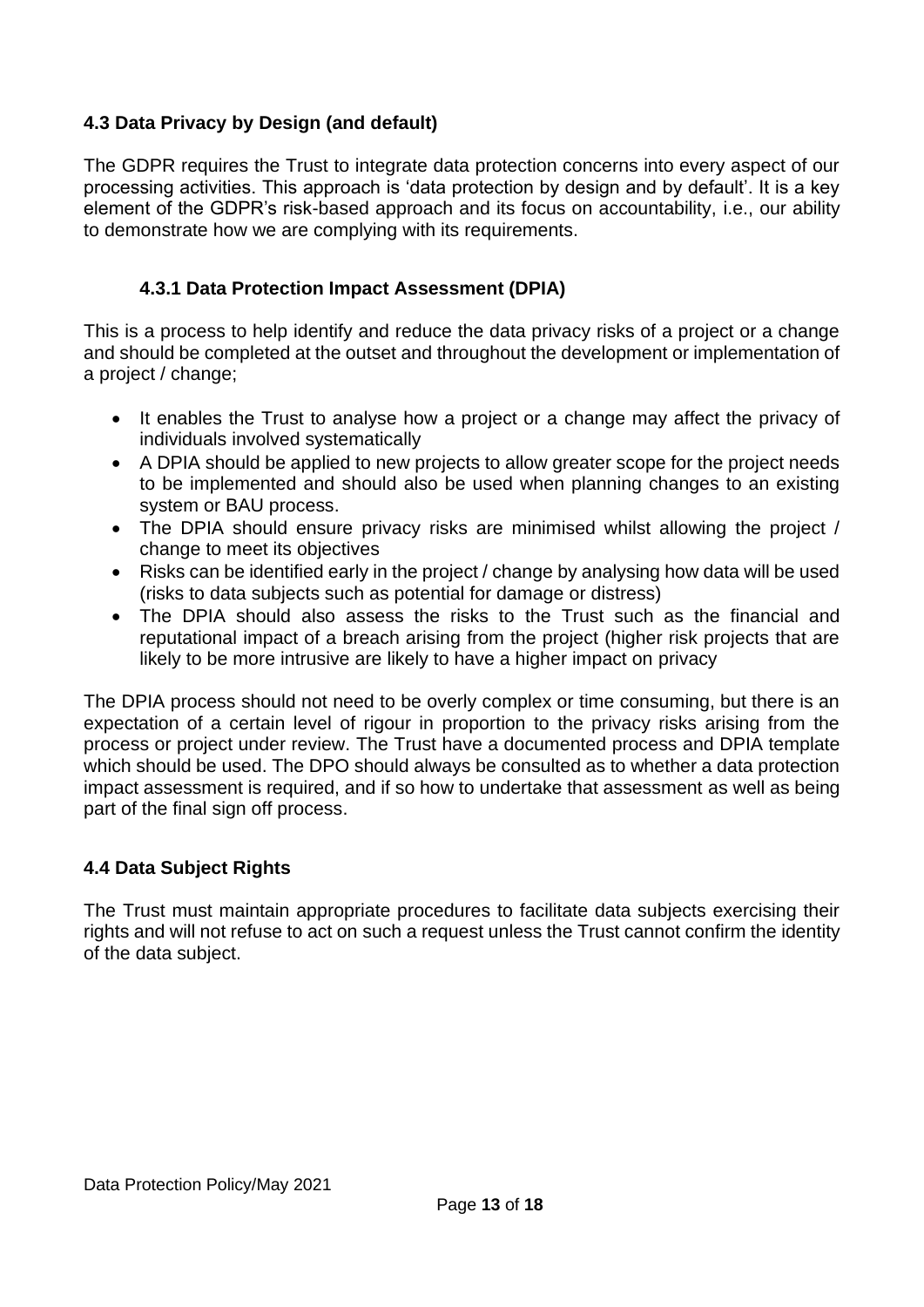Data subjects have the rights to:

- Be informed
- Access the information we hold about them (Data Subject Access Request Procedure)
- Have their details rectified if inaccurate
- Have their details deleted if they are not required for lawful reasons
- Object to their data being processed
- Request the processing of their data restricted
- Have automated processing and profiling restricted
- Request information processed by automated means is sent to them (or another nominated Data Controller) in a commonly used electronically readable format

# **4.4.1 Subject Access Requests (SARs)**

<span id="page-13-0"></span>The Trust will provide individuals with a copy of the information held about them within one month of receiving a request. On receiving such a request, the Trust/School must check and require evidence to determine the identity of the individual and any further information required to clarify the specifics about the request being made. Where the request is for a child's personal data, any child 13 years or older should either make the request themselves or alternatively, provide consent for a third party (e.g. parent) to seek access.

Where a subject access request has a broad scope, the Trust may ask for more details from the data subject to locate the specific information that is of interest. Where a large volume of information is held, the Trust may seek to make the information available in ways other than providing a copy.

The Trust has (and will maintain) an appropriate Subject Access Request Process in place that should be referred to in conjunction with this policy. All Subject Access requests received will be recorded for monitoring and reporting purposes on the appropriate log.

Requests from individuals to correct, rectify, block, or erase information that they regard as incorrect or to stop processing that is causing damage or distress will be considered by the Trust on a case-by-case basis. The individual concerned will be fully informed of the resulting decision and the reasons for it.

<span id="page-13-1"></span>Data subjects should be able to make SARs and exercise their rights easily and at no cost.

# <span id="page-13-2"></span>**4.5 Data Sharing / Third Party Processing**

#### **4.5.1 Sharing with Third Parties**

Personal sensitive data will not be shared unless it is in connection with the primary purpose for which the information was collected, or the data subject has explicitly given their permission for the information to be shared for this purpose, or another legal provision (GDPR exemption exists) to allow the sharing such information.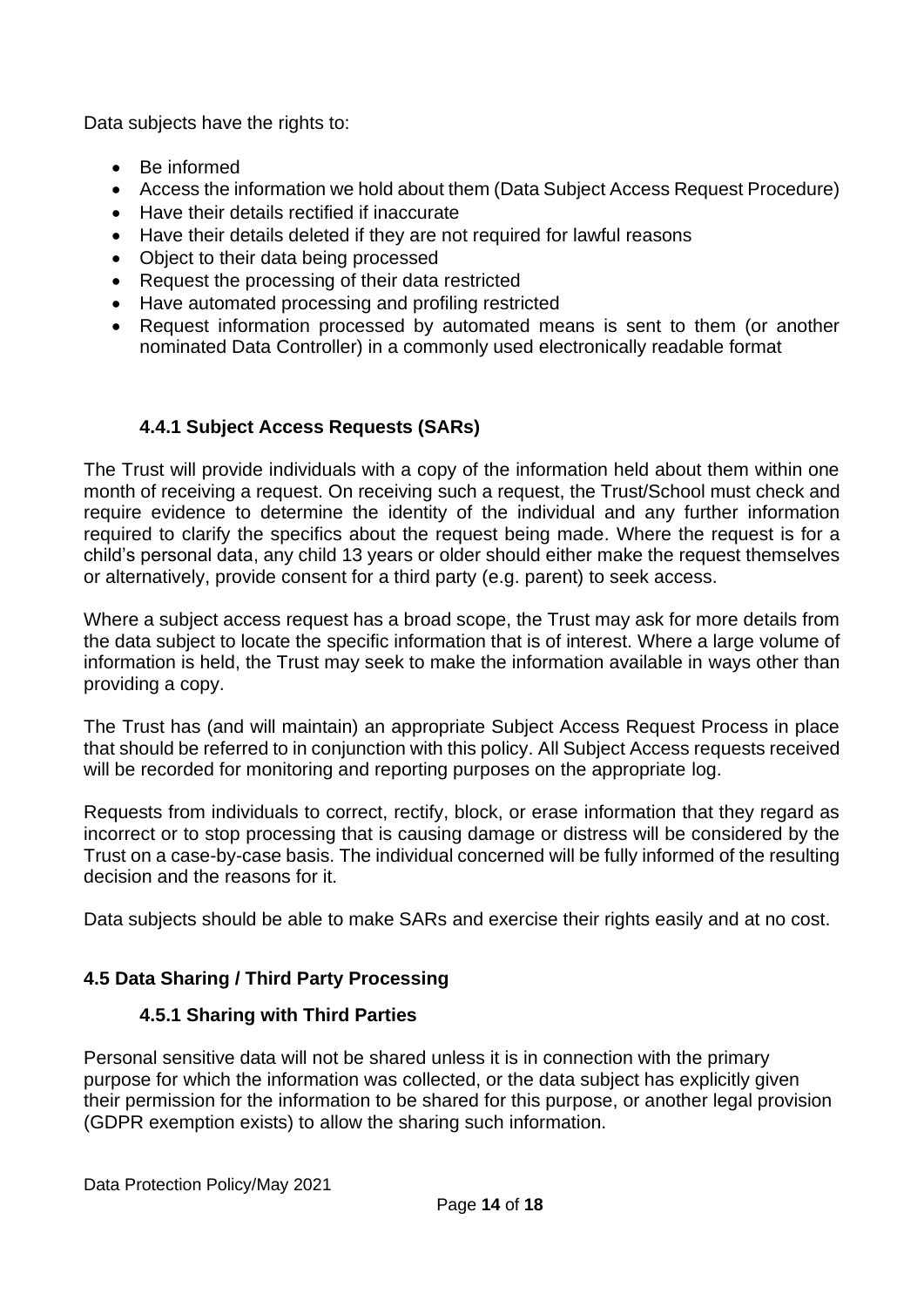The Trust will ensure that supporting processes and documentation are made available so that they understand how to share information safely and lawfully.

Any data sharing with third parties must be done only in agreement with senior leaders and in conjunction with the Headteacher or DPO.

## **4.5.2 Third Parties**

<span id="page-14-0"></span>The Trust may choose to use a third party to provide a service or a product and this may include access to some records. This does not dismiss any responsibility for the safety and security of these records.

Examples of various organisations who may provide services to the Trust include;

- Payroll provider
- Teachers Pensions
- DBS provider
- Occupational Health
- Recruitment providers
- Education welfare
- Online payment systems
- Student performance progress systems

The Trust will only choose third parties who provide sufficient guarantees about how they will protect these records and will ensure due diligence is completed along with written and enforceable contracts (Data Processing Agreements/ DPA).

All contractors who are users/processors of personal information supplied by the Trust will be required to confirm that they will abide by the requirements of the Regulation to the same standard as the Trust.

All third parties to the Trust must ensure they, and all their staff who have access to personal data, held or processed for or on behalf of the Trust, are aware of this policy and are fully trained in and are aware of their duties and responsibilities under the Regulation. Any breach of any provision of the Regulation will be deemed as being a breach of the contract between the Trust and that third party. The Trust shall take reasonable steps to ensure regular monitoring of contracts and specifically the security of data being processed on its behalf and must allow data protection audits by the Trust if requested, in line with these contractual arrangements.

Any observed or suspected security incidents or security concerns should be reported to the Headteacher, Trust COO or DPO immediately in line with the GDPR Data Breach Process.

Third parties will not be able to sub-contract Data Processing without the explicit written permission of the Trust.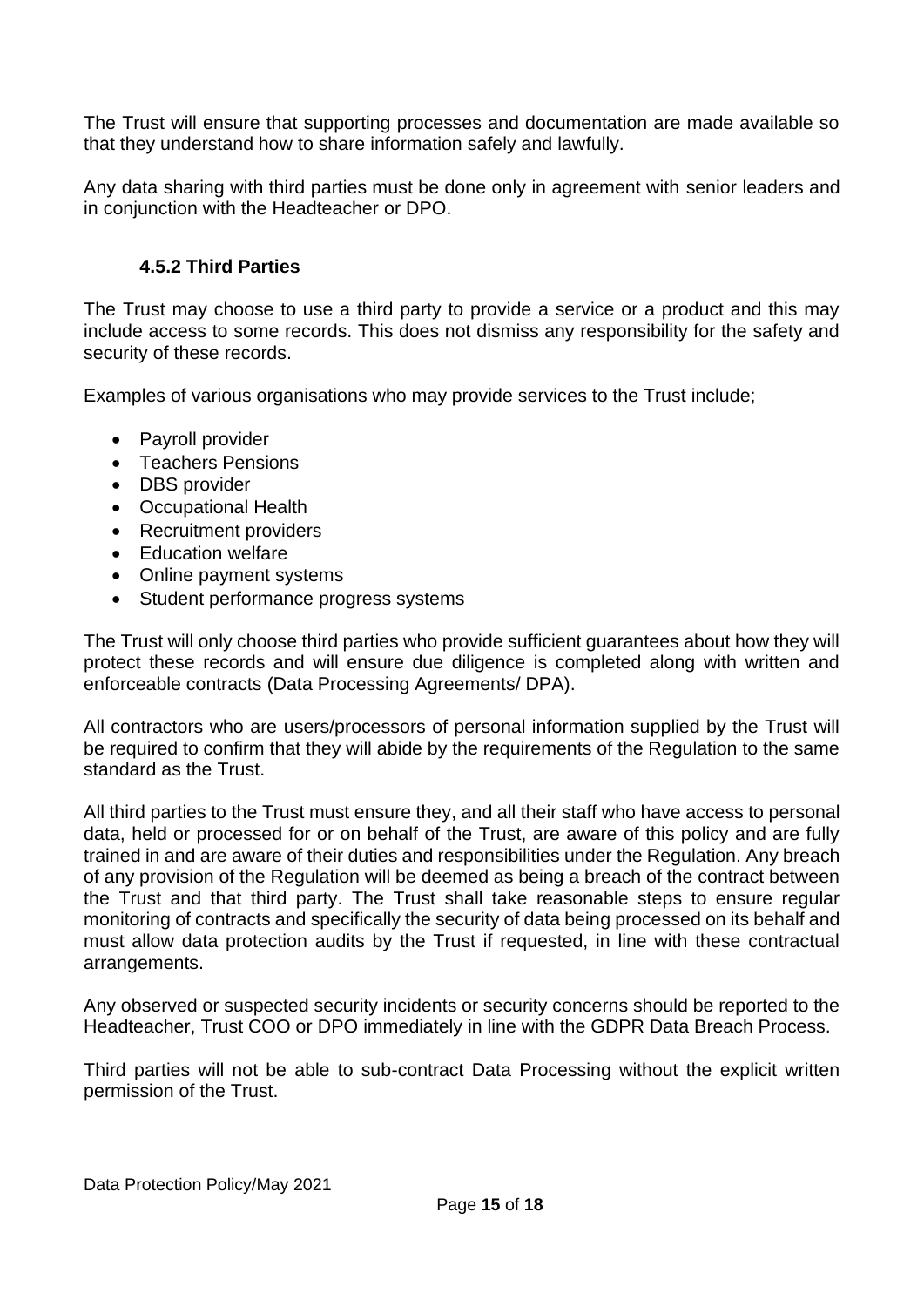## **4.5.3 Joint Controllers**

<span id="page-15-0"></span>Where two or more controllers jointly determine the purpose and means of processing, it is referred to as being 'Joint Controllers'. Where this is the case, the Trust and the other Joint Controller shall in a transparent manner determine their respective responsibilities for compliance with the Data Protection Regulations, with regards to exercising the rights of the data subject and their respective duties to provide the information and gain consent. In these situations, documented contracts are required by way of a Data Sharing Agreement (DSA).

#### <span id="page-15-1"></span>**4.6 Data Breaches**

All data breaches (however minor) should be reported via the process detailed in the Trust's GDPR Data Breach Process.

The definition of a personal data breach means a breach of security leading to the accidental or unlawful destruction, loss, alteration, unauthorised disclosure of, or access to, personal data transmitted, stored or otherwise processed.

A personal data breach may (if not addressed in an appropriate and timely manner) result in physical, material or non-material damage to natural persons such as loss of control over their personal data or limitation of their rights, discrimination, identity theft or fraud, financial loss, unauthorised reversal of pseudonymisation, damage to reputation, loss of confidentiality of personal data protected by professional secrecy or any other significant economic or social disadvantage to the natural person concerned.

Therefore, as soon as anyone within the Trust becomes aware of a personal data breach this should be considered very seriously and acted upon immediately.

All personal data breaches must be reported in line with the procedure without undue delay (and not later than 72 hours after having become aware of the breach). The Trust GDPR Data Breach Process should be read in conjunction with this Policy.

# **4.6.1 Complaint Handling Requirements**

<span id="page-15-2"></span>Processes and procedures are in place and maintained for handling complaints relating to Data Protection. The Headteacher/DPO must be notified of any upheld complaints relating to data protection and must be kept informed of any correspondence with the individual making a complaint.

#### <span id="page-15-3"></span>**5 Policy Governance**

Monitoring to assess the adherence to and effectiveness of this policy will be completed periodically by the senior leadership team, Headteacher, COO and DPO and Trust Directors.

Monitoring should be conducted on a regular basis, but no less than once annually. Output for the monitoring should be reported to Headteacher/DPO/COO and Trust Directors.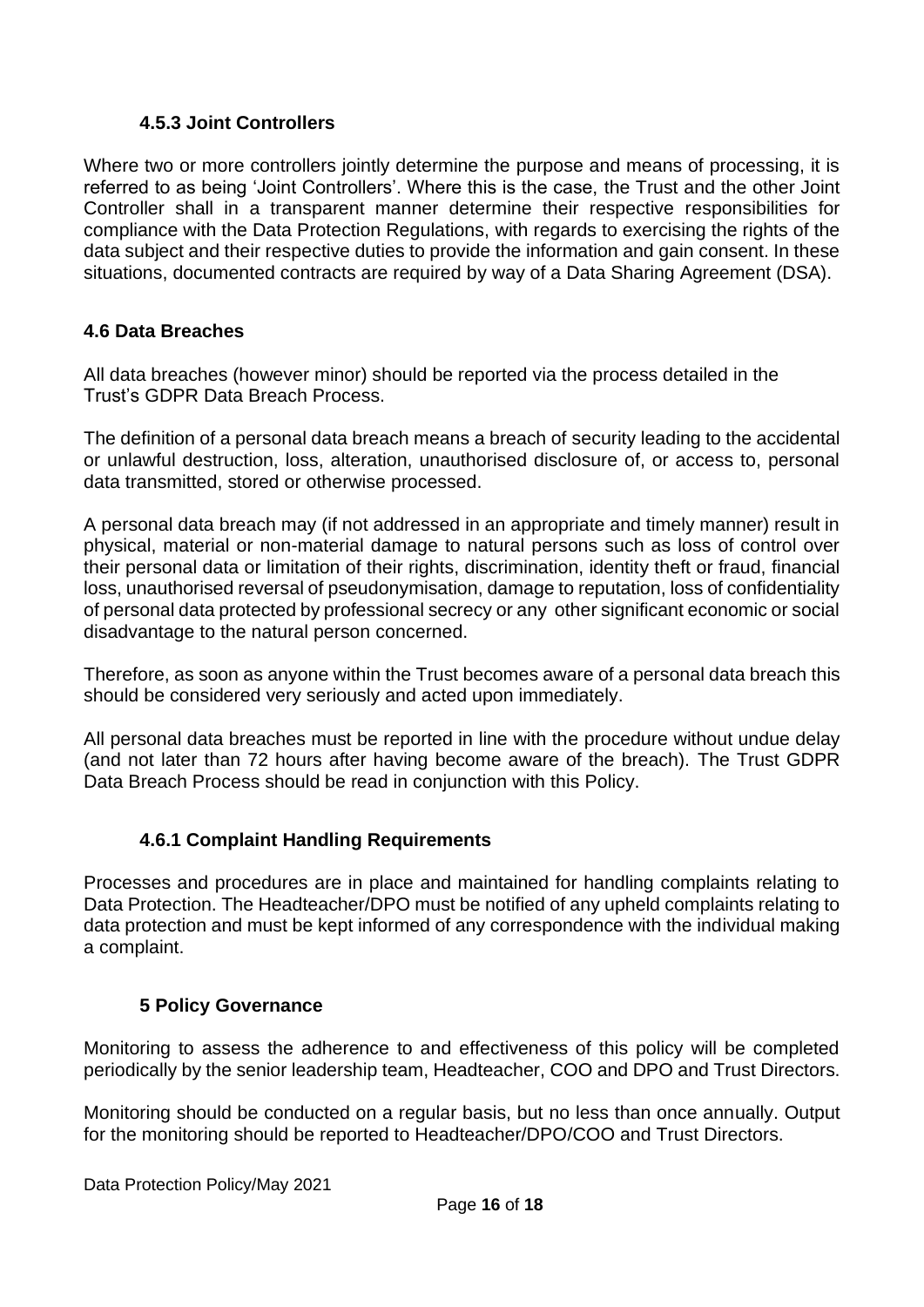## **5.1.1 Roles and Responsibilities:**

#### **First line of audit**

#### **All Employees**

- All employees are responsible for compliance with the Data Protection Policy and associated procedures at all times
- Employees should report any potential, actual or perceived data breaches to their line manager who will review and escalate when and where necessary and should follow the data breach process (to report potential / actual breaches)
- Ensure any required remediation for suspected or actual data breaches is resolved in a timely manner
- Complete all relevant Data Protection training and awareness including mandatory sight of relevant policies

#### **Leadership Team**

- Leaders are responsible for ensuring adherence to this policy and associated procedures and processes within their areas of accountability
- Ensuring and monitoring that working practices within their areas of responsibility are compliant with all data protection regulations
- Establishing and maintaining documented procedures to ensure that anyone requesting confidential or personal data either in person, electronically or by telephone is appropriately authenticated before disclosing information
- Establishing and maintaining documented procedures to ensure personal data relating to customers is kept accurate and up to date

#### **Second Line of audit**

#### **The Headteacher, in conjunction with DPO is responsible for ensuring; -**

- Trust/School registrations with the ICO are maintained
- Ensuring that Trust policies and standards & controls are adequately defined and implemented to ensure compliance with all Data Protection Regulations
- Challenge and ensure oversight of first line procedures to ensure compliance with all the requirements of this policy and associated standards and controls
- Providing clarification and guidance on any aspect of compliance with all data protection regulations.

If you observe a breach of this Policy, please speak to your line manager or the Headteacher/DPO immediately.

Any failure to comply with this Policy may constitute a disciplinary matter for the person concerned and, in some cases, they could also incur employment or personal liability (where applicable).

For any clarification, please refer to your Leadership team, the Headteacher, DPO or COO.